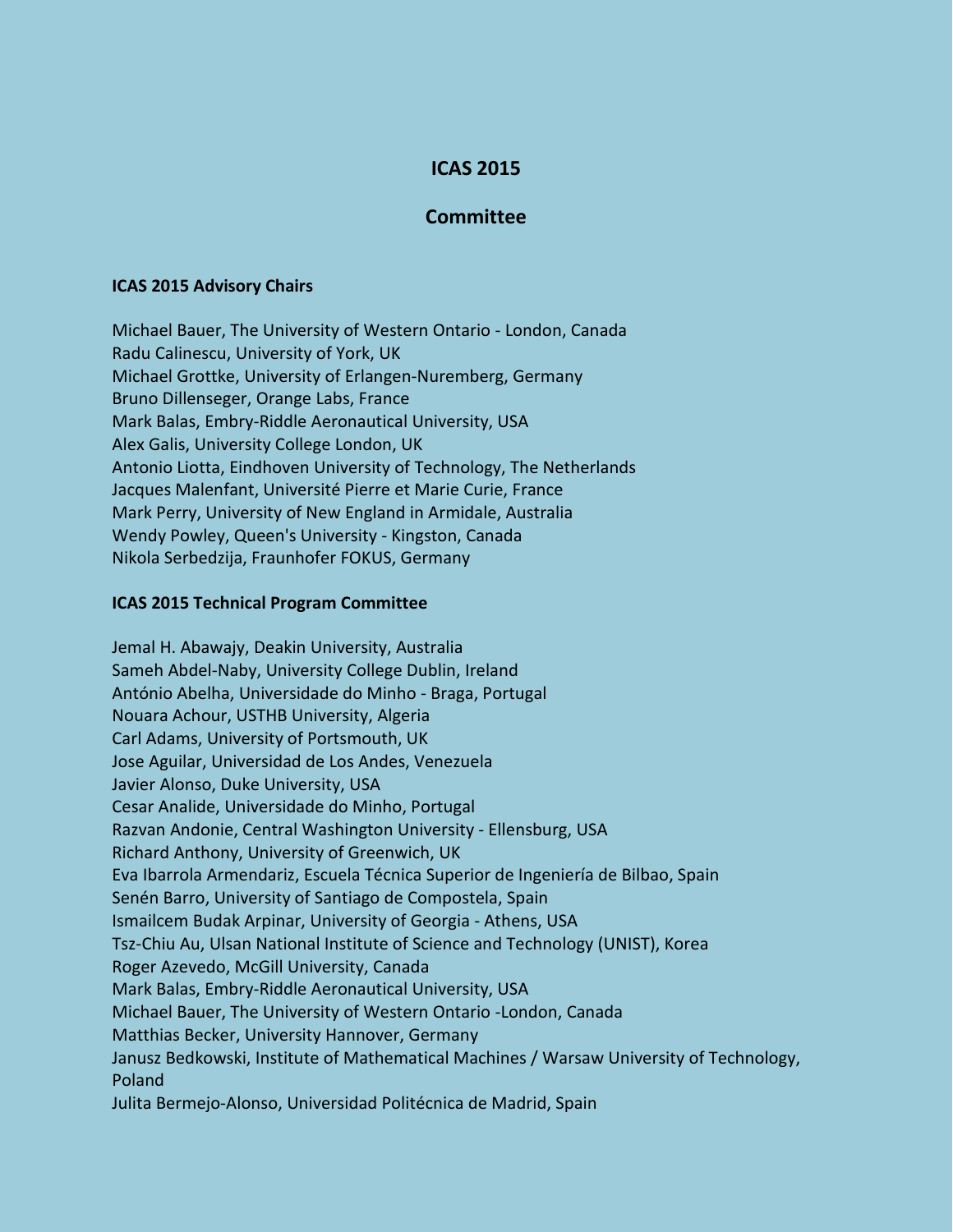Karsten Berns, University of Kaiserslautern, Germany Daniel Berrar, Tokyo Institute of Technology, Japan Philippe Besnard, IRIT - CNRS /Universite Paul Sabatier - Toulouse, France Ateet Bhalla, Oriental Institute of Science & Technology - Bhopal, India Karsten Böhm, Fachhochschule Kufstein, Austria Fabienne Boyer, University of Grenoble I, France Sheryl Brahnam, Missouri State University, USA Stainam Brandao, COPPE/Federal University of Rio de Janeiro, Brazil Ruth Breu, University of Innsbruck, Austria Daniela Briola, University of Genova, Italy David W Bustard, University of Ulster, UK Giacomo Cabri, Universita' di Modena e Reggio Emilia, Italy Radu Calinescu, University of York, UK Paolo Campegiani, University of Roma Tor Vergata, Italy Valerie Camps, IRIT - Universite Paul Sabatier, France Sara Casolari, Università di Modena e Reggio Emilia, Italy Fernando Cerdan, Universidad Politecnica de Cartagena, Spain Michal Certicky, Czech Technical University in Prague, Czech Republic Lei Chen, Sam Houston State University, USA Mu-Song Chen, Da-Yeh University, Taiwan Paolo Ciancarini, University of Bologna, Italy Stéphanie Combettes, Université Paul Sabatier, IRIT, France Peng Dai, Google Inc., USA Carlos Roberto de Oliveira Junior, Instituto Federal do Rio de Janeiro, Brazil Noel de Palma, University Joseph Fourier, France Marina De Vos, University of Bath, UK Sotirios Ch. Diamantas, University of Nebraska, Omaha, USA M. Bernardine Dias, Carnegie Mellon University, USA Tadashi Dohi, Hiroshima University, Japan Changyu Dong, University of Strathclyde, UK Thach-Thao Duong, Griffith University / NICTA, Australia Larbi Esmahi, Athabasca University, Canada Thaddeus Eze, University of Greenwich - London, UK Pedro Felipe do Prado, University of São Paulo, Brazil Ziny Flikop, Scientist, USA Naoki Fukuta, Shizuoka University, Japan Alex Galis, University College London, UK Rodrigo Garcia Carmona, Universidad Politecnica de Madrid (DIT-UPM), Spain Fabio Gasparetti, Roma Tre University, Italy Benoit Gaudou, University Toulouse 1 Capitole, France Andrzej M. Goscinski, Deakin University - Geelong, Australia Dominic Greenwood, Whitestein, Switzerland Rean Griffith, VMware Inc., USA William Grosky, University of Michigan - Dearborn, USA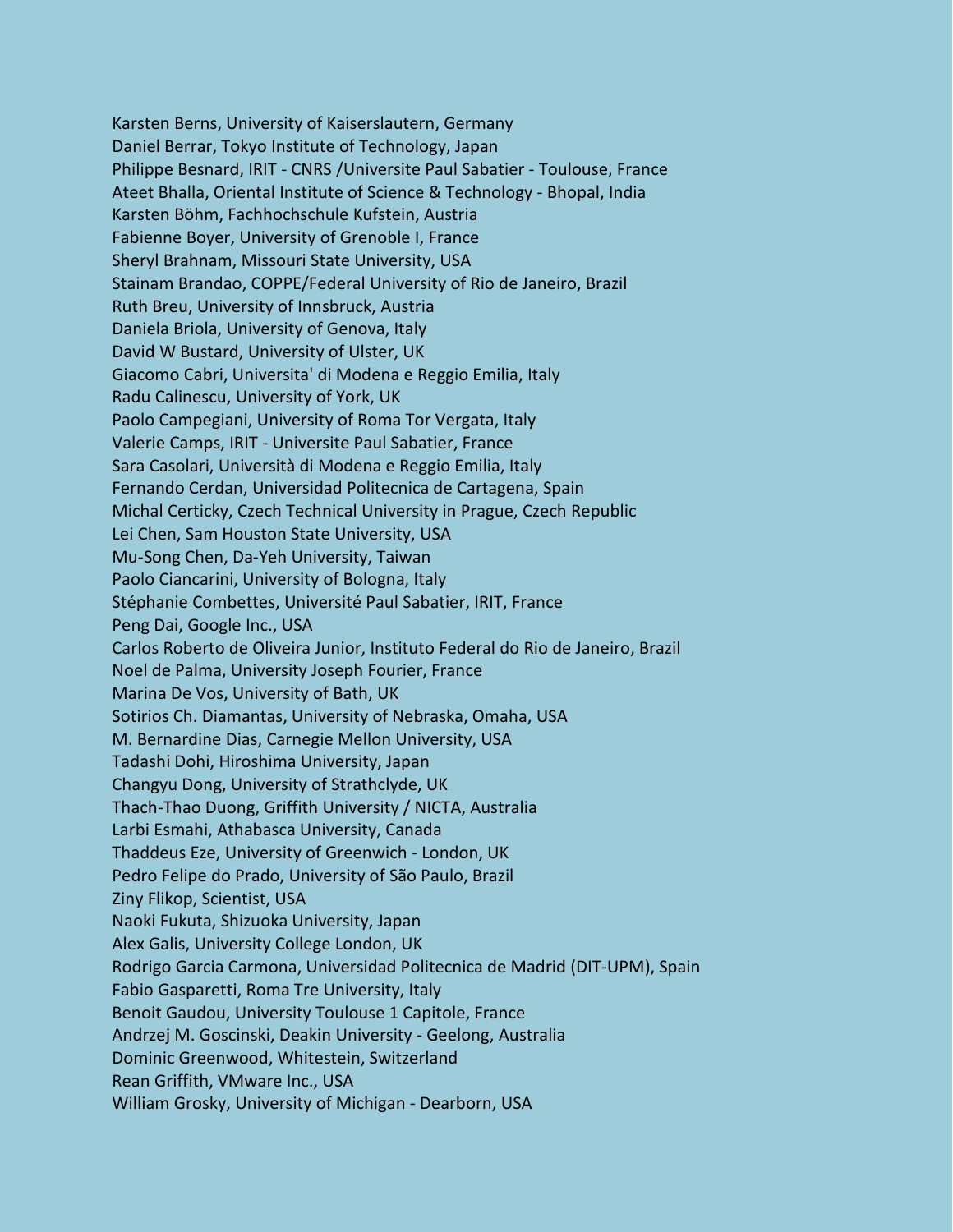Michael Grottke, University of Erlangen-Nuremberg, Germany Jordi Guitart, Universitat Politècnica de Catalunya - Barcelona Tech (UPC), Spain Odd Erik Gundersen, Verdande Technology, Norway Mustapha Hamerlain, CDTA, Algeria Ronny Hartanto, German Research Center for Artificial Intelligence (DFKI GmbH), Germany Takako Hashimoto, Chiba University of Commerce, Japan Koen Hindriks, Delft University of Technology, Netherlands Gerold Hoelzl, Johannes Kepler University, Austria Wladyslaw Homenda, Warsaw University of Technology, Poland Wei-Chiang Hong, Oriental Institute of Technology, Taiwan Marc-Philippe Huget, Polytech Annecy-Chambery-LISTIC | University of Savoie, France Tim Hussein, University of Duisburg-Essen*,* Germany Yoshiro Imai, Kagawa University, Japan Luis Iribarne, University of Almeria, Spain Michael Jenkin, York University, Canada Yiming Ji, University of South Carolina - Beaufort, USA Richard Jiang, Northumbria University, UK Yanguo Jing, London Metropolitan University, UK María José Ibáñez, RIAM I+L Lab (GNOSS), Spain Fernando Koch, SAMSUNG Research Institute, Brazil Ah-Lian Kor, Leeds Beckett University, UK Boris Kovalerchuk, Central Washington University - Ellensburg, USA Satoshi Kurihara, University of Osaka, Japan Helge Langseth, NTNU, Norway Jingpeng Li, The University of Nottingham - Ningbo, China Fidel Liberal Malaina, University of the Basque Country, Spain Antonio Liotta, Eindhoven University of Technology, The Netherlands Hai-Bin Liu, China Aerospace Engineering Consultation Center, China Angela Locoro, University of Genova, Italy Noel Lopes, Polytechnic of Guarda, Portugal Daniela López De Luise, CI2S Labs, Argentina Hanan Lutfiyya, The University of Western Ontario - London, Canada José Machado, University of Minho, Portugal Isabel Machado Alexandre, Iscte-IUL - Instituto Universitário de Lisboa & Instituto de Telecomunicações, Portugal Prabhat Mahanti, University of New Brunswick, Canada Sayyed Majid Esmailifar, Sharif University of Technology -Tehran, Iran Jacques Malenfant, Université Pierre et Marie Curie, France Elisa Marengo, Università degli Studi di Torino, Italy Mauricio Marin, Universidad de Santiago and Yahoo! Labs Santiago, Chile Goreti Marreiros, Polytechnic of Porto, Portugal Rajat Mehrotra, University of Virginia, USA Yasser F. O. Mohammad, Assiut University, Egypt / Kyoto University, Japan Thierry Monteil, LAAS-CNRS, INSA de Toulouse, Toulouse, France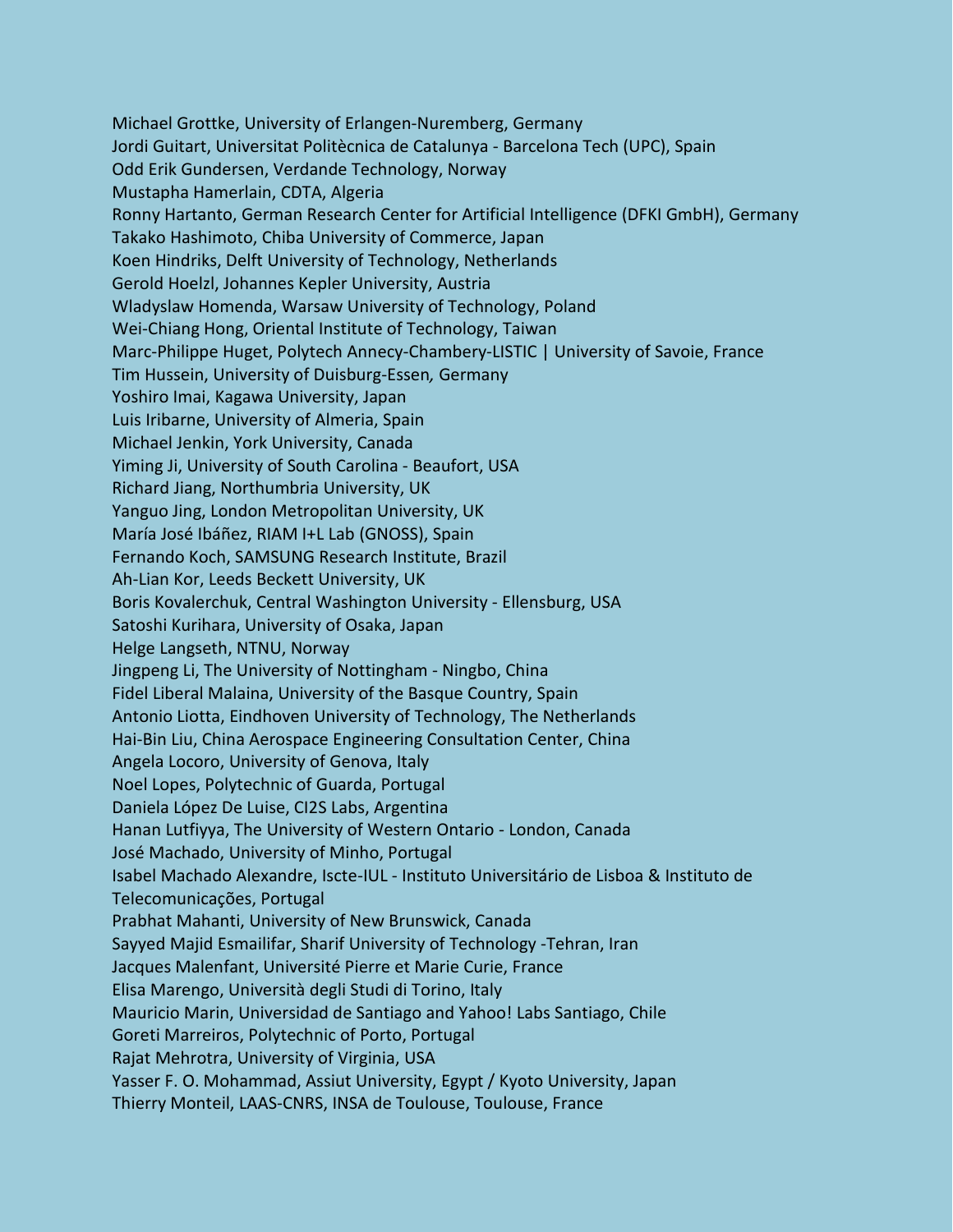José Moreira, University of Aveiro, Portugal Masayuki Murata, Osaka University, Japan Adnan Abou Nabout, University of Wuppertal, Germany José Neves, Universidade do Minho - Braga, Portugal Andreas Oberweis, Karlsruhe Institute of Technology (KIT), Germany Jonice Oliveira, Federal University of Rio de Janeiro, Brazil Rafael Oliveira Vasconcelos, Pontifical Catholic University of Rio de Janeiro (PUC-Rio), Brazil Michael O'Mahony, University College Dublin, Ireland Jose Oscar Fajardo, University of the Basque Country, Spain David Ostrowski, Ford Motor Company / University of Michigan - Dearborn, USA Maurice Pagnucco, University of New South Wales, Australia Umberto Panniello, Politecnico di Bari, Italy Nandan Parameswaran, University of New South Wales - Sydney, Australia Luis Paulo Reis, University of Minho, Portugal Loris Penserini, I.I.S. - "L.Donati", Italy Mark Perry, University of New England in Armidale, Australia Steve Phelps, University of Essex, UK Maria Silvia Pini, University of Padova, Italy Agostino Poggi, Università degli Studi di Parma, Italy Wendy Powley, Queen's University - Kingston, Canada Mariachiara Puviani, DIEF - University of Modena and Reggio Emilia, Italy Francesco Quaglia, Sapienza Università di Roma, Italy Kanagasabai Rajaraman, Institute for Infocomm Research, Singapore Alejandro Ramirez-Serrano, University of Calgary - Alberta, Canada Martin Randles, Liverpool John Moores University, UK Marek Reformat, University of Alberta, Canada Douglas Rodrigues, University of Sao Paulo, Brazil Paolo Romano, INESC-ID Lisbon, Portugal Juha Röning, University of Oulu, Finland Rosaldo Rossetti, University of Porto, Portugal Lakhdar Sais, Université Lille Nord de France, France Ricardo Sanz, Universidad Politecnica de Madrid, Spain Munehiko Sasajima, Osaka University, Japan Mariano Saura, Polytechnic University of Cartagena, Spain Christoph Schommer, University Luxemburg, Luxemburg Paulo Jorge Sequeira Gonçalves, Polytechnic Institute of Castelo Branco, Portugal Nikola Serbedzija, Fraunhofer FOKUS, Germany Mohamed Shehab, University of North Carolina at Charlotte, USA Maxim Shevertalov, Drexel University, USA Arnab Sinha, INRIA, France David Šišlák, Czech Technical University in Prague, Czech Republic Petr Skobelev, Samara State Aerospace University / Smart Solutions, Russia Flavio Soares Correa da Silva, University of Sao Paulo, Brazil Nisheeth Srivastava, University of California, USA